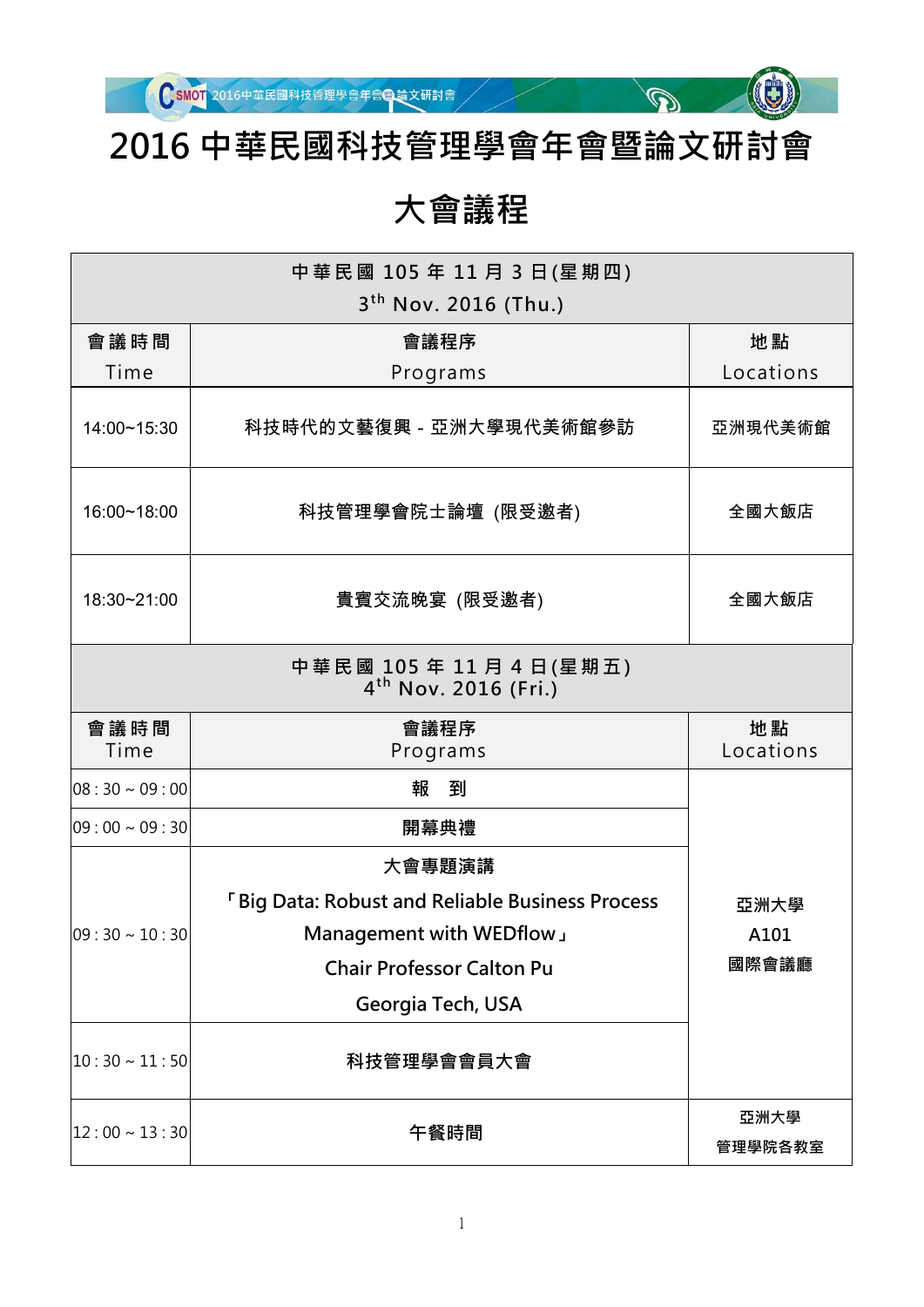

### **2016 中華民國科技管理學會年會暨論文研討會**

 $\mathbb{Q}^{\mathbb{Z}}$ 

### **大會議程**

| 中 華 民 國 105 年 11 月 4 日(星 期 五 ) 亞 洲 大 學<br>4 <sup>th</sup> Nov. 2016 (Fri.) at Asia University |                                                                                                                                                                                                   |                     |                                                    |                       |                                               |                                      |                                      |                 |
|-----------------------------------------------------------------------------------------------|---------------------------------------------------------------------------------------------------------------------------------------------------------------------------------------------------|---------------------|----------------------------------------------------|-----------------------|-----------------------------------------------|--------------------------------------|--------------------------------------|-----------------|
| 會議時間<br>Time                                                                                  |                                                                                                                                                                                                   |                     |                                                    | 會議程序                  |                                               |                                      |                                      | 地點<br>Locations |
|                                                                                               | Programs<br>得獎論文場次<br>論文發表場次                                                                                                                                                                      |                     |                                                    |                       |                                               |                                      |                                      |                 |
| $ 13:30 \sim 14:30 $                                                                          | A1<br>博碩士得獎<br>論文發表<br>(M003)                                                                                                                                                                     |                     | A <sub>2</sub><br><b>EMBA 得</b><br>獎論文發表<br>(M004) | A <sub>3</sub><br>大數據 | A <sup>4</sup><br>網路<br>社群<br>$(M012)$ (M013) | A <sub>5</sub><br>行銷<br>管理<br>(M014) | A <sub>6</sub><br>經營<br>管理<br>(M016) | 管理學院<br>各教室     |
| $14:30 \sim 14:50$                                                                            |                                                                                                                                                                                                   |                     |                                                    | 交誼茶敘時間                |                                               |                                      |                                      | 中庭              |
|                                                                                               | B1 科技管理專刊論壇 (限受邀者)                                                                                                                                                                                |                     |                                                    |                       |                                               |                                      | M401                                 |                 |
| $ 14:50 \sim 15:50 $                                                                          | B2 大數據與創新論壇<br>If A Perspective on 'Big Data'<br>Prof. Fred Young Phillips, USA<br><b>EXECTED FIGURE:</b> FACCEPTACE Sampling Plans for Linear Profiles<br>Prof. Yeneneh Tamirat Negash, Ethiopia |                     |                                                    |                       |                                               |                                      |                                      | M004            |
|                                                                                               | <b>B3</b><br>金融科技<br>與創新<br>(M012)                                                                                                                                                                |                     | 論文發表場次<br><b>B4</b><br>文創與<br>創新模式<br>(M013)       |                       | <b>B5</b><br>公共政策<br>(M014)                   |                                      | <b>B6</b><br>綠色供應鏈<br>(M016)         | 管理學院<br>各教室     |
|                                                                                               |                                                                                                                                                                                                   |                     |                                                    | 論文發表場次                |                                               |                                      |                                      |                 |
|                                                                                               | C1                                                                                                                                                                                                | C <sub>2</sub>      |                                                    | C <sub>3</sub>        | C <sub>4</sub>                                | C <sub>5</sub>                       | C6                                   | 管理學院            |
| $ 16:00 \sim 17:00 $                                                                          | 智慧<br>製造<br>(M003)                                                                                                                                                                                | 創業<br>與創新<br>(M004) |                                                    | 資訊<br>管理<br>(M012)    | 科技<br>法律<br>(M013)                            | 人力資源<br>與教育<br>(M014)                | 創新<br>與應用<br>(M016)                  | 各教室             |
| $18:00 \sim 20:30$                                                                            | 潮港城<br>科技管理學會年會暨論文研討會晚宴<br>國際美食館                                                                                                                                                                  |                     |                                                    |                       |                                               |                                      |                                      |                 |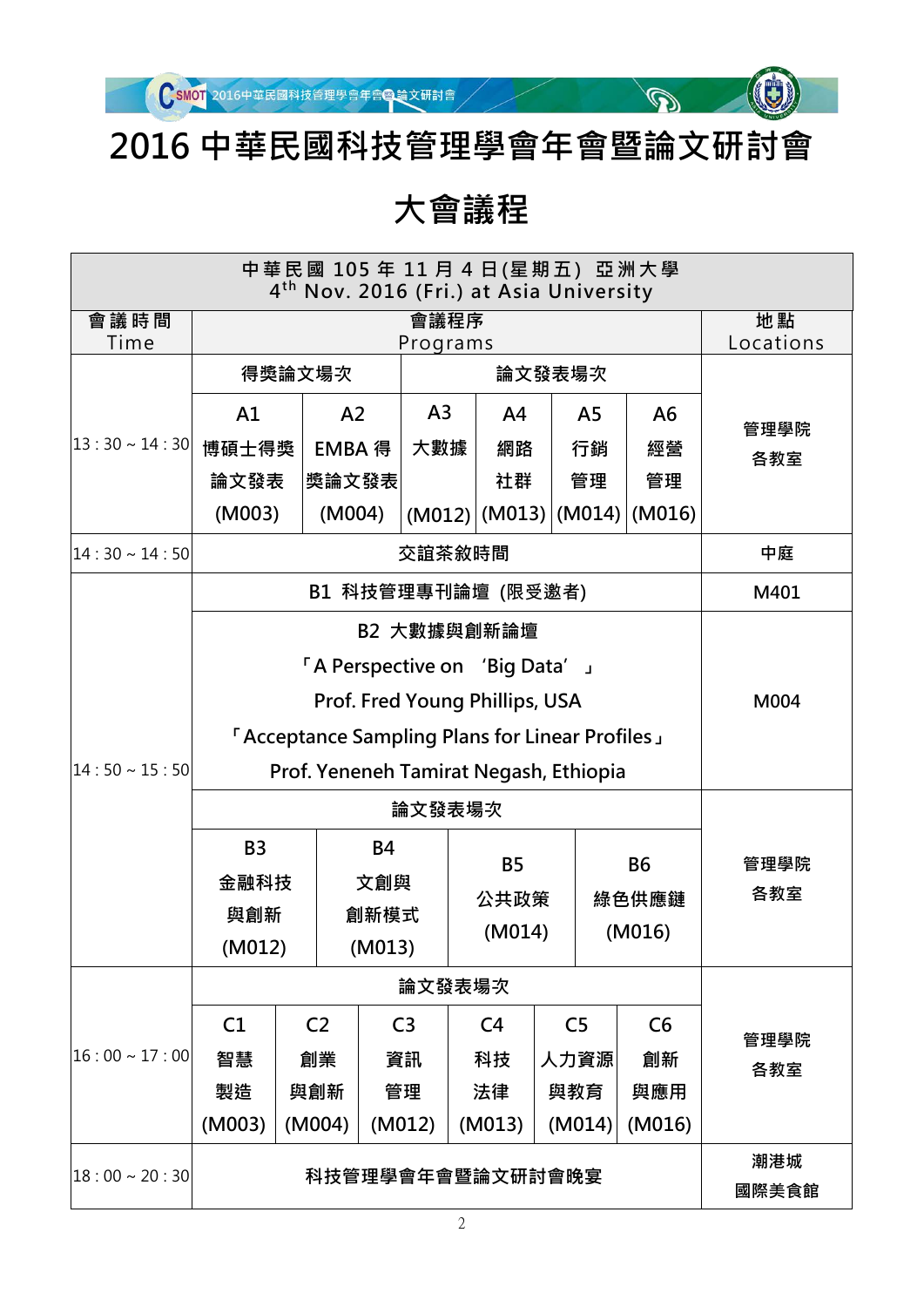

# **大會專題演講**

#### Topic: Robust and Reliable Business Process Management with WEDflow Keynote Speaker: Prof. Calton Pu Georgia Institute of Technology



Business processes have been traditionally associated with activities and processes that generate revenue, with other functions such as failure recovery considered as "overhead". Due to the combinatorial explosion in classic programming environments, automated failure handling can become costly, and unwieldy during the re-engineering of business processes.

We describe the WEDflow approach, which combines transactional workflow, event processing, and data flow to provide automated recovery from execution of business processes. Using backward and forward recovery methods, WEDflow failure recovery consists of a modest number of process paths capable of covering the entire business process state space. We will use concrete, implemented examples to illustrate the advantages of WEDflow in the design and implementation of reliable business processes with automated failure recovery.

#### **Academic History**

- Ph.D. (Computer Science, 8/86), University of Washington, Seattle, WA
- M.Sc. (Computer Science, 12/83), University of Washington, Seattle, WA
- B.Sc. (Computer Science, 12/79), University of Sao Paulo, Sao Paulo, Brazil
- B.Sc. (Physics, 12/78), University of Sao Paulo, Sao Paulo, Brazil

#### **Research Interest Includes:**

- Automated cloud management,
- service computing, distributed systems,
- systems software, Internet data management,
- information security,
- heterogeneous information integration.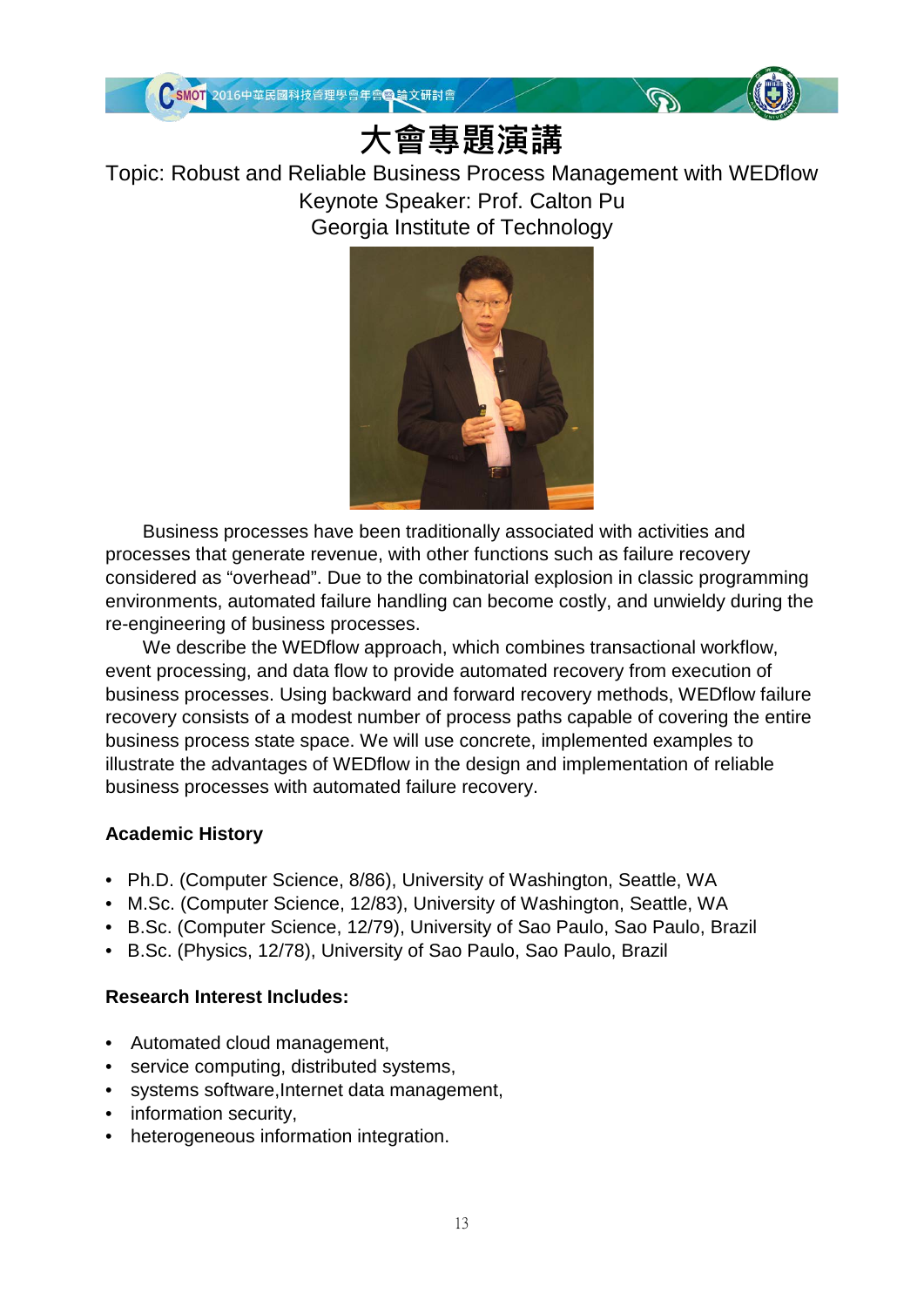



# **大會專題演講**

#### Topic: Robust and Reliable Business Process Management with WEDflow Keynote Speaker: Prof. Calton Pu Georgia Institute of Technology

#### **Academic Appointments**

- Professor and John P. Imlay, Jr. Chair in Software (since 8/99), College of Computing, Georgia Institute of Technology. Since 9/01, co-director of Center for Experimental Research in Computer Systems (CERCS), member of Georgia Tech Information Security Center (GTISC).
- Adjunct Professor (since 7/08), Department of Computer Science, Xi'an Jiaotong University, Xi'an, China.
- Associate Professor (1/92 12/92), and Assistant Professor (9/86 -- 12/91), Department of Computer Science, Columbia University.
- Professor (7/96-6/01), and Associate Professor (1/93 -- 6/96), Department of Computer Science and Engineering, Oregon Graduate Institute of Science and Technology. Until 8/99, co-director of Systems Software Lab (SySL), faculty member of Data-Intensive Systems Center (DISC), and Affiliate Scientist of the Center for Coastal and Land-Margin Research (CCALMR).
- Visiting Research Scientist (Sum. 1990 and Sum. 1991), IBM T.J. Watson Research Center.
- Technical Support Analyst (1/74 -- 3/77), PRODAM City of Sao Paulo Computing Center, Brazil.
- Application Programmer (11/72 -- 12/73), Rhodia I.Q.T.S.A., Santo Andre, SP, Brazil.

#### **Honors & Awards**

- Fellow of Institute of Electrical and Electronic Engineers (IEEE), since 2016.
- Fellow of American Association of Advancement of Science (AAAS), since 2001.
- Fellow of Japan Society for Promotion of Science (JSPS), June-July 2003.
- Associate Editor, IEEE Transactions on Service Computing (2015 present).
- Editor-in-Chief, EAI Endorsed Transactions on Collaborative Computing (2013 2015).
- Associate Editor, World Wide Web: Internet and Web Information Systems (2001 2010).
- Associate Editor, International Journal of Digital Libraries (1995-present).
- Associate Editor, Journal of the Brazilian Computer Society (1994-2002), member of the Editorial Advisory Board (2002-present).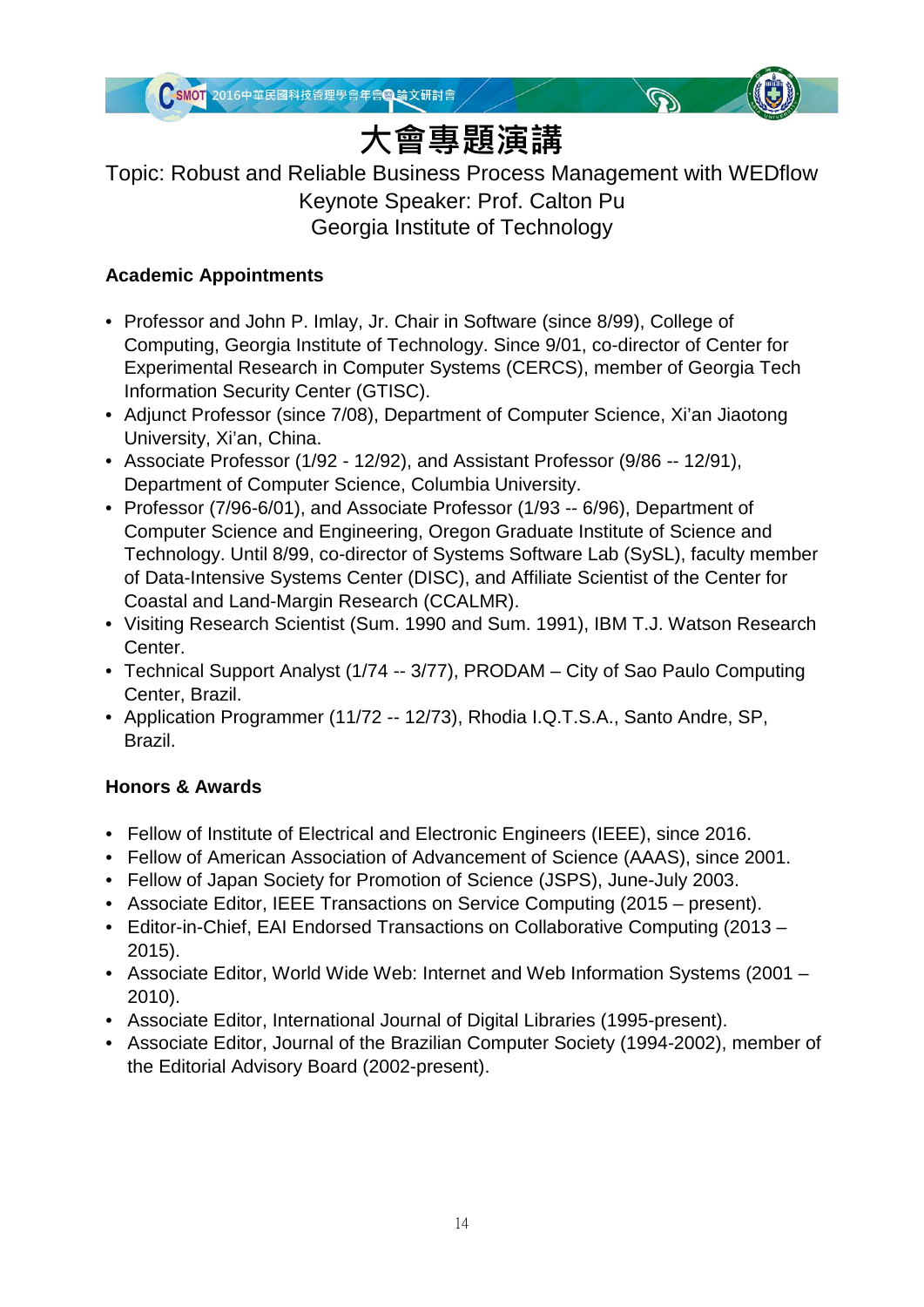

### **科技管理論壇:大數據與創新**

 $\mathbb{Q}$ 

Topic 1: A Perspective on 'Big Data' Prof. Fred Young Phillips, USA



Many of the lessons learned with what passed for big data in the 1980s still apply today. The lessons have to do with deciding whether something is true or merely useful, the role of human creativity in posing questions, the treatment of hypotheses and the role of theory in data mining, skill development, and organizational dynamics. This paper details what has changed in the present era of "big data," what has remained the same, what we may learn, and what promise the future holds. Important highlights include the role of executives in building a data-based decision culture, and the potential of big data for analyzing diversity rather than regression to means.

#### **Academic History**

• Ph. D. (Mathematics and Management Science), The University of Texas.

#### **Academic Appointments**

- Dean, Collegge of Management, Yuan Ze University
- Distinguished Professor, Yuan Ze University
- Chair, Dept. of Technology & Society, College of Engineering & Applied Sciences.

#### **Research Interest Includes:**

- Successful leadership, organization-building and research management experience in academe and industry.
- Experience managing multinational researchers, multidisciplinary projects, and alliances.
- Academic authority. 90+ refereed academic publications; many articles and books for managers. Won and managed multi-million-dollar research grants from NSF, other agencies.
- Effective communication in many modes: journal articles, op-eds, web sites, trade magazines, public speaking.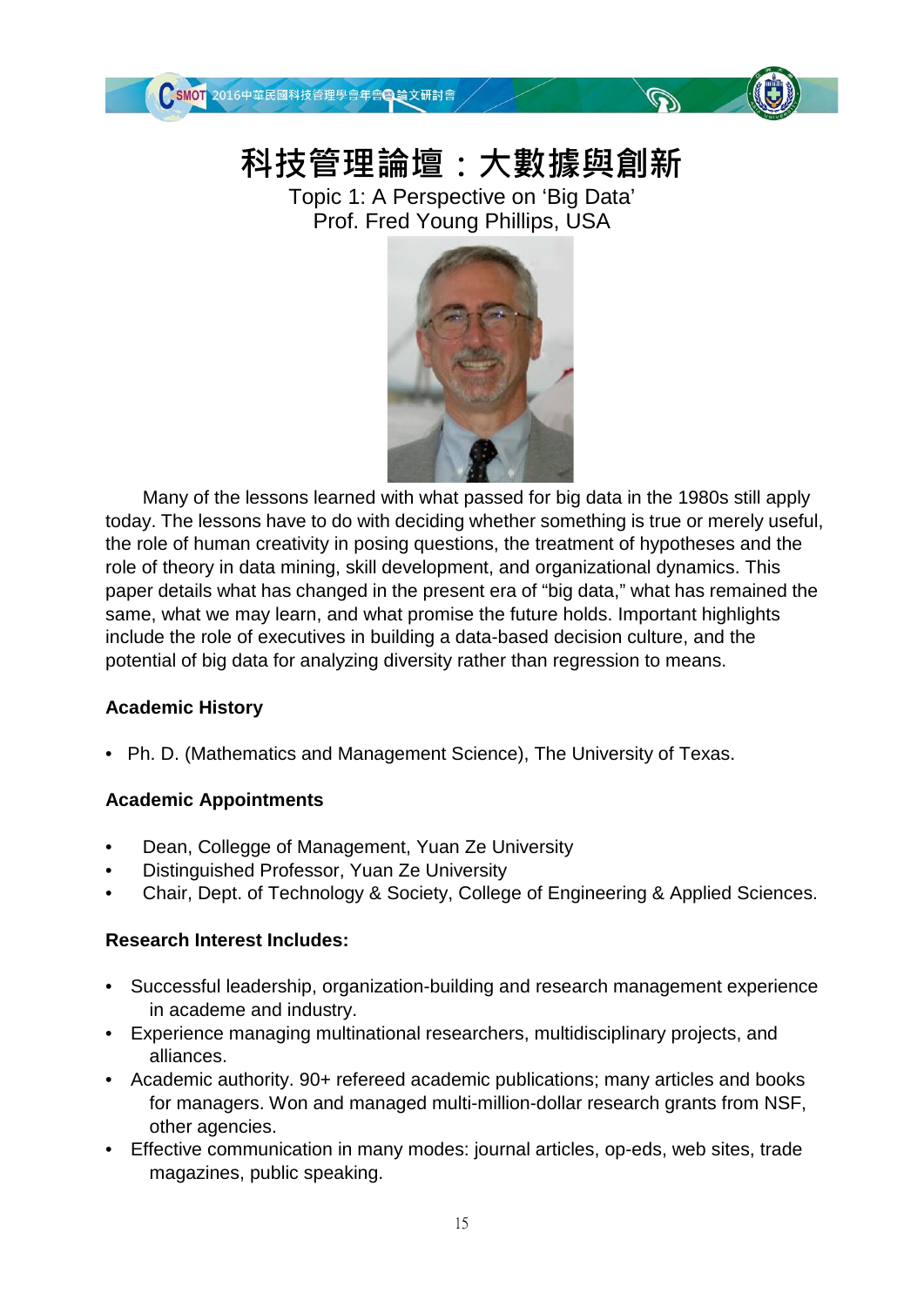



 $\mathbb{Q}$ 

**科技管理論壇:大數據與創新**

Topic 2: Acceptance Sampling Plans for Linear Profiles Prof. Yeneneh Tamirat Negash, Ethiopia



#### **Academic History**

• Ph. D. (Department of Industrial Management), National Taiwan University of Science and Technology.

• M.A. (Industrial Engineering), Addis Ababa University

#### **Academic Appointments**

- Asia University, Assistant Professor
- National Taiwan University of Science and Technology, Post-Doctoral Fellow
- Bahir Dar University School of Mechanical and Industrial Engineering Lecturer

#### **Research Interest Includes:**

- Statistical Quality Control(SQC) ,
- Analysis Of Process Capability ,
- Risk Management ,
- Commercial System Dynamics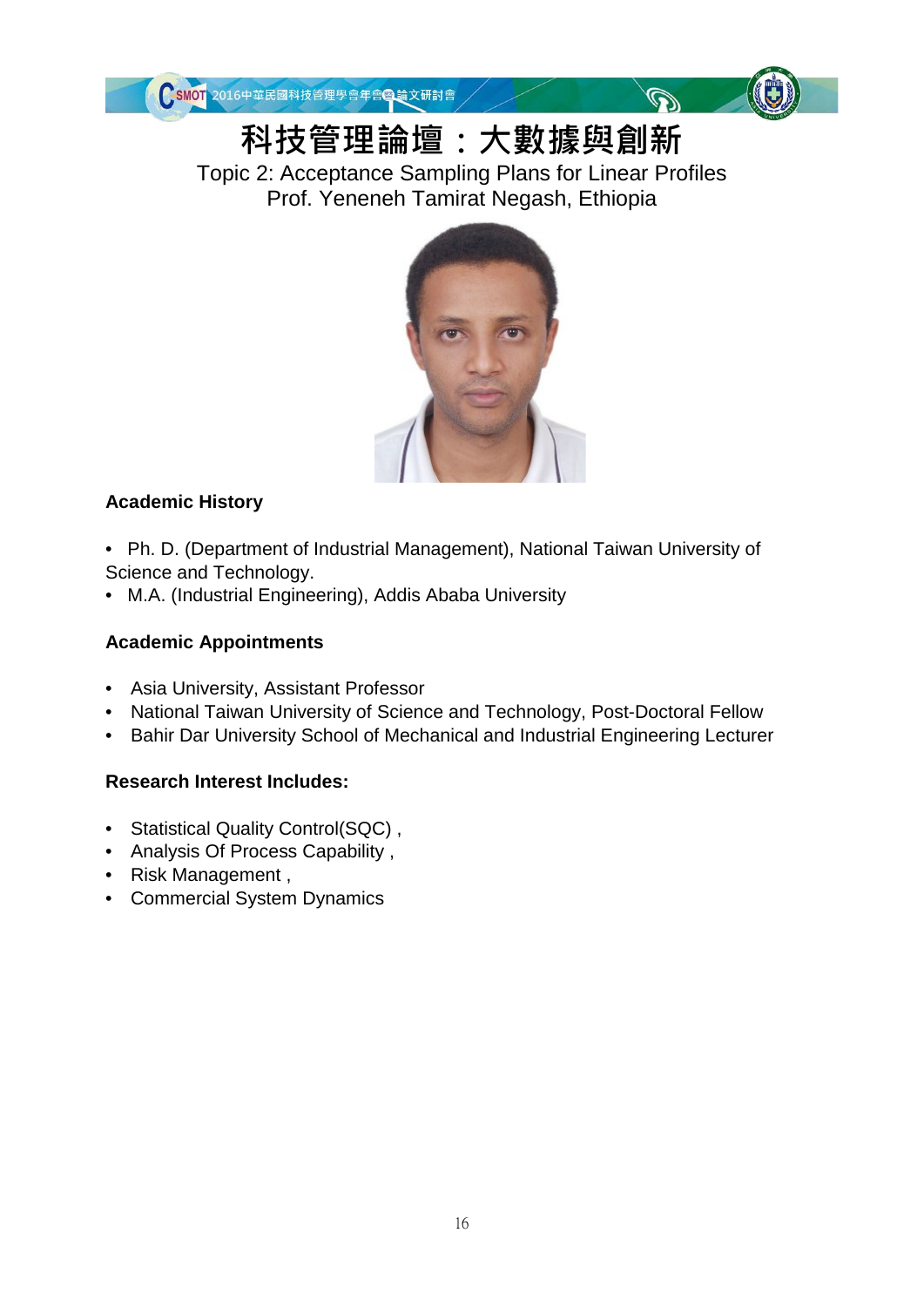

#### **A-1 博碩士得獎論文發表場次**

 $\mathbb{Q}^{\mathbb{Z}}$ 

時間: 13:30~14:30

地點: M003

主持人:亞洲大學陳瓊燕主任

評論人 : 高雄第一科大龍仕璋老師

| 順序             | 獎項    | 發表論文                           |
|----------------|-------|--------------------------------|
| $\mathbf{1}$   |       | 亞洲大學 經營管理學系                    |
|                | 博士論文獎 | 張震冬                            |
|                | 佳作    | 指導教授:邱文宏、陳世良                   |
|                |       | 醫院雲端服務創新模式與演進: 活動理論觀點          |
|                |       | 清華大學 工業工程與工程管理學系               |
| $\overline{2}$ | 碩士論文獎 | 楊蕙嘉                            |
|                | 優等    | 指導教授:侯建良                       |
|                |       | 以評論內容為基礎之評論特質趨勢分析模式            |
|                |       | 屏東科技大學 科技管理研究所                 |
| 3              | 碩士論文獎 | 吳瑋翎                            |
|                | 優等    | 指導教授: 謝如梅                      |
|                |       | 大學基礎的創業生態系統建立與分析之研究            |
|                |       | 國立屏東科技大學/科技管理研究所               |
|                | 碩士論文獎 | 鄭意婷                            |
| 4              | 優等    | 指導教授:薛招治                       |
|                |       | 以期望價值理論觀點探討專利期望價值、專利申請動機與專利組合布 |
|                |       | 局之間的關係                         |
|                |       | 清華大學 工業工程與工程管理學系               |
| 5              | 碩士論文獎 | 林鎮宇                            |
|                | 佳作    | 指導教授: 侯建良                      |
|                |       | 以回覆內容為基礎之專家與領袖篩選模式             |
|                |       | 交通大學 資財系資訊管理碩士班                |
| 6              | 碩士論文獎 | 吳晨翎                            |
|                | 佳作    | 指導教授: 羅濟群、陳志華                  |
|                |       | 隨機倒傳遞類神經網路群的分類方法               |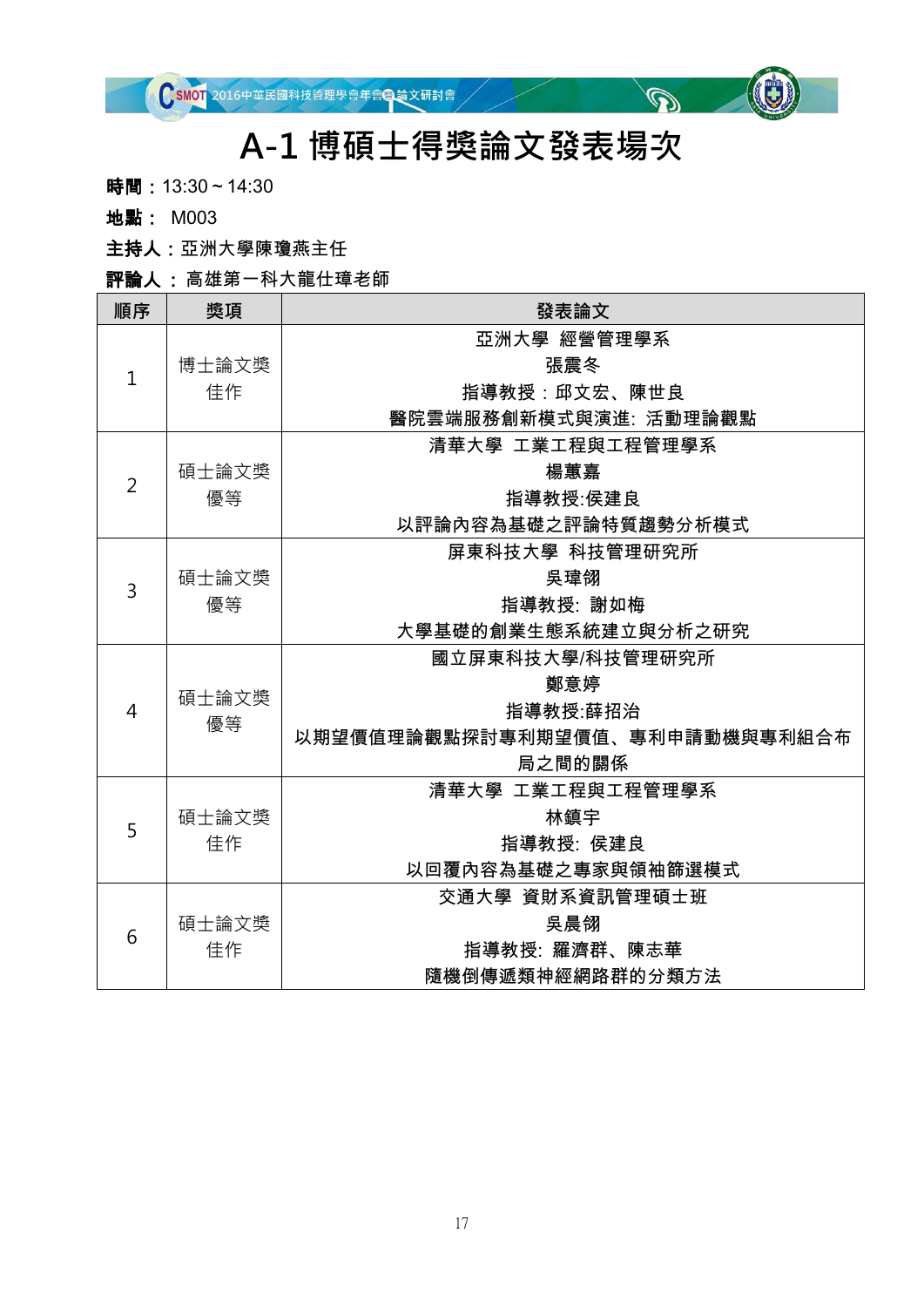# **A-2 EMBA 得獎論文發表場次**

 $\mathbb{Q}^{\mathbb{Z}}$ 

時間: 13:30~14:30

地點: M004

主持人:亞洲大學歐仁和副院長

評論人 : 清華大學謝英哲老師

| 順序             | 獎項 | 發表論文                                      |
|----------------|----|-------------------------------------------|
|                |    | 國立屏東科技大學科技管理研究所                           |
|                |    | 楊雅萍                                       |
| $\mathbf 1$    | 優等 | 指導教授:薛招治                                  |
|                |    | 水產養殖業導入再生能源設備成功關鍵因素 - 以政府補助養殖業設置太         |
|                |    | 陽光電設備計畫為例                                 |
|                |    | 國立臺灣大學管理學院碩士在職專班資訊管理組                     |
| $\overline{2}$ |    | 王文泰                                       |
|                | 佳作 | 指導教授:翁崇雄、黃崇興                              |
|                |    | 台灣地區虛擬實境相關產業競爭策略之研究                       |
|                |    | 國立臺灣科技大學工業管理系 EMBA 碩士在職專班                 |
| $\overline{2}$ |    | 吳淑玲                                       |
|                | 佳作 | 指導教授: 歐陽超                                 |
|                |    | 30 萬與 300 萬的選擇 - 以創新豆漿品牌為例                |
|                |    | 國立臺灣大學管理學院碩士在職專班商學組                       |
| 4              |    | 顧子琨                                       |
|                | 佳作 | 指導教授: 黃崇興                                 |
|                |    | 非營利性高科技研究機構的技術商業化策略比較研究 - 以 ITRI , IMEC , |
|                |    | A*STAR 為例                                 |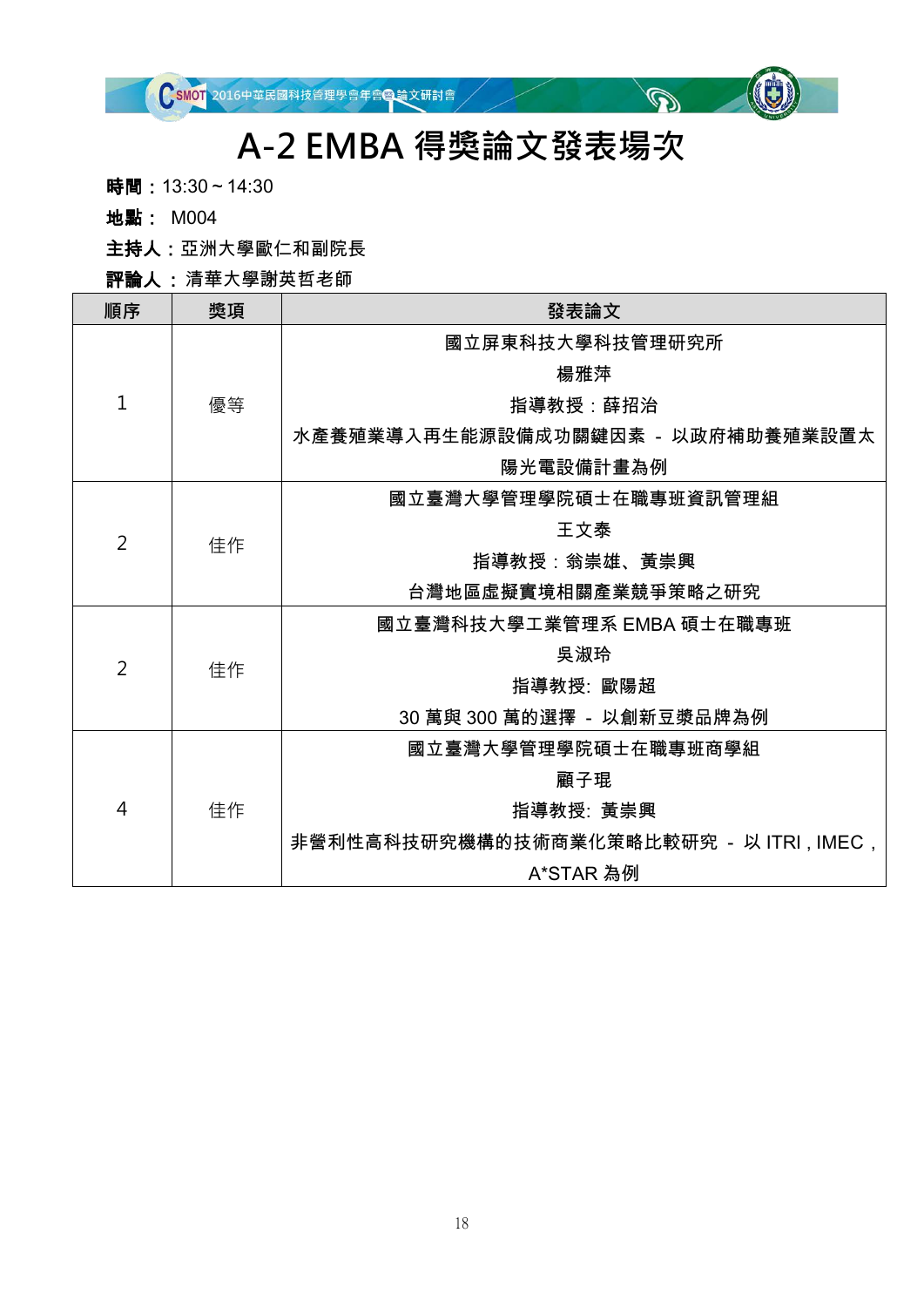

# **大會論文發表場次**

 $\mathbb{Q}^{\mathbb{Z}}$ 

# **A-3 大數據**

時間:13:30~14:30

地點:M012

主持人:亞洲大學詹雅慧老師

評論人:亞洲大學鄭家年老師

| 順序 | 發表論文                           |
|----|--------------------------------|
|    | 交通部運輸研究所                       |
| 5  | 陳翔捷、陳其華                        |
|    | 應用大數據於發展臺灣公車運輸服務之創新策略          |
|    | 國立成功大學工程管理所在職專班                |
| 26 | 翁俊仁、蔡明田                        |
|    | 台灣觀光旅遊業之發展決策樹資料挖礦及財務實證研究       |
|    | 國立台灣科技大學科技管理研究所                |
| 45 | 蘇靖婷、何秀青                        |
|    | 農業科技智慧化趨勢─以監控與感測專利為例           |
|    | 淡江大學水資源及環境/電機工程學系/萬能科技大學商品設計系  |
| 62 | 林正祥、高思懷、蔡元謙                    |
|    | 整合水體採樣飛行機器人及無線遠端診斷技術進行大數據 分析運算 |
| 93 | 亞洲大學經營管理學系                     |
|    | 鄭家年                            |
|    | 畢業生流向和學用合一之資料導向分析研究            |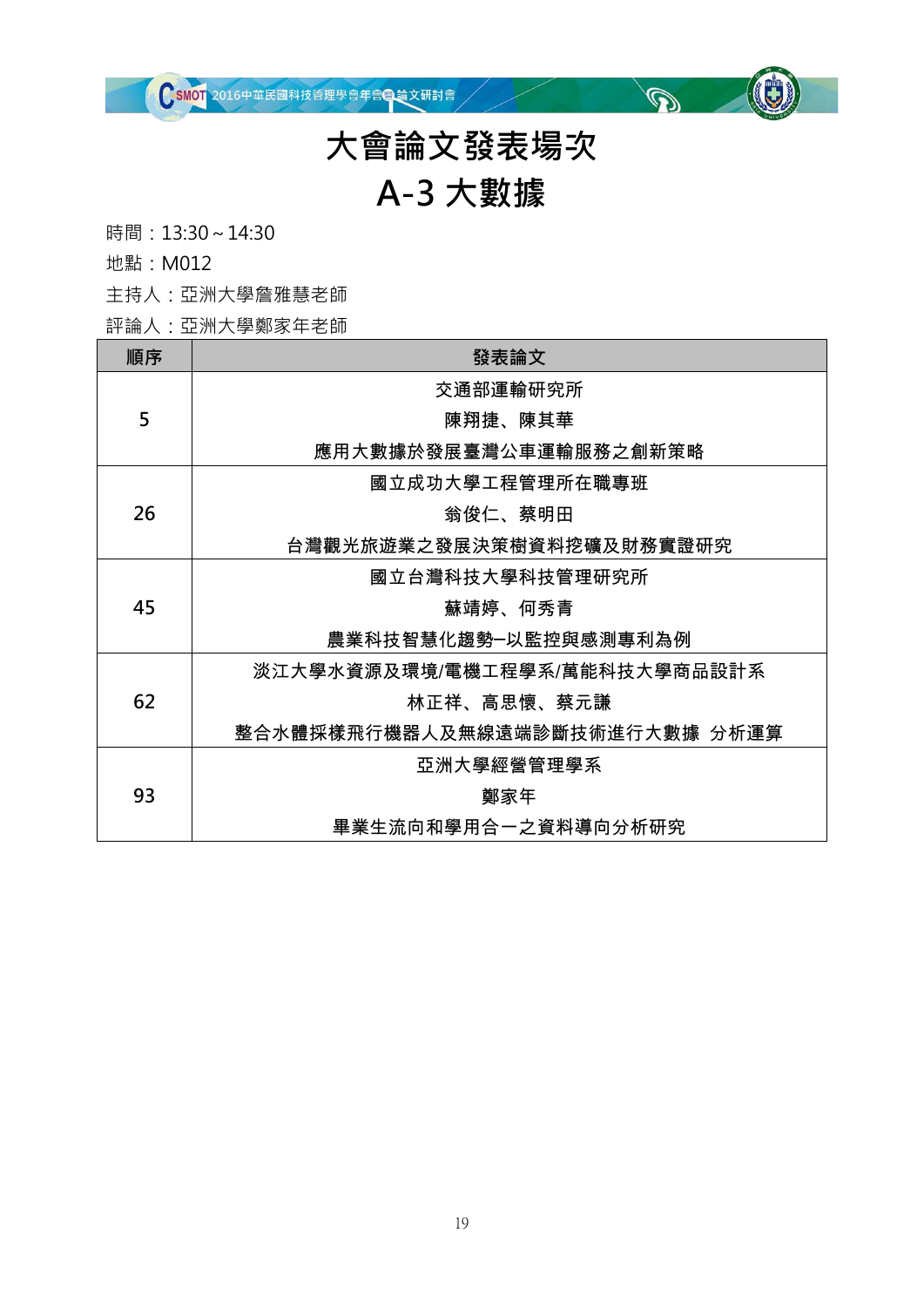

### **大會論文發表場次 A-4 網路社群**

 $\mathbb{Q}^{\mathbb{Z}}$ 

時間: 13:30~14:30

地點:M013

主持人:台南大學林懿貞院長

評論人:亞洲大學黃美華老師

| 順序 | 發表論文                                   |
|----|----------------------------------------|
|    | 亞洲大學會計與資訊學系/國立高雄第一科技大學行銷與流通管理所         |
| 4  | 黃美華、黃鵬飛、戴吉宏                            |
|    | 網站價值認知與到站意願的探討-以房地王入口網站為例              |
|    | 國立中興大學 科技管理研究所                         |
| 29 | 黃俊皓、王瑞德                                |
|    | 運用動態社群網絡概念於專利探勘探討遠距醫療照護領域的潛在技術機會       |
|    | 亞洲大學 經營管理學系/國際企業學系                     |
| 55 | 邱文宏、陳榆璇、李勝隆、鄧榮安、紀慧如                    |
|    | 免費商業模式與策略創新:數位匯流産業為例                   |
|    | 元智大學資訊管理學系/開南大學多媒體與行動商務學系              |
| 75 | 蕭詠仁、曾淑芬、詹前隆、陳偉慶                        |
|    | 人格特質、社群相關手機功能與透過智慧型手機取得社會資本之關係 - 探索性研究 |
|    | 元智大學管理學院                               |
| 85 | 湯玲郎、翁華鴻、蔡金倉                            |
|    | 探討志願役士兵 Facebook 社群使用動機與認知及行為對工作滿意度之影響 |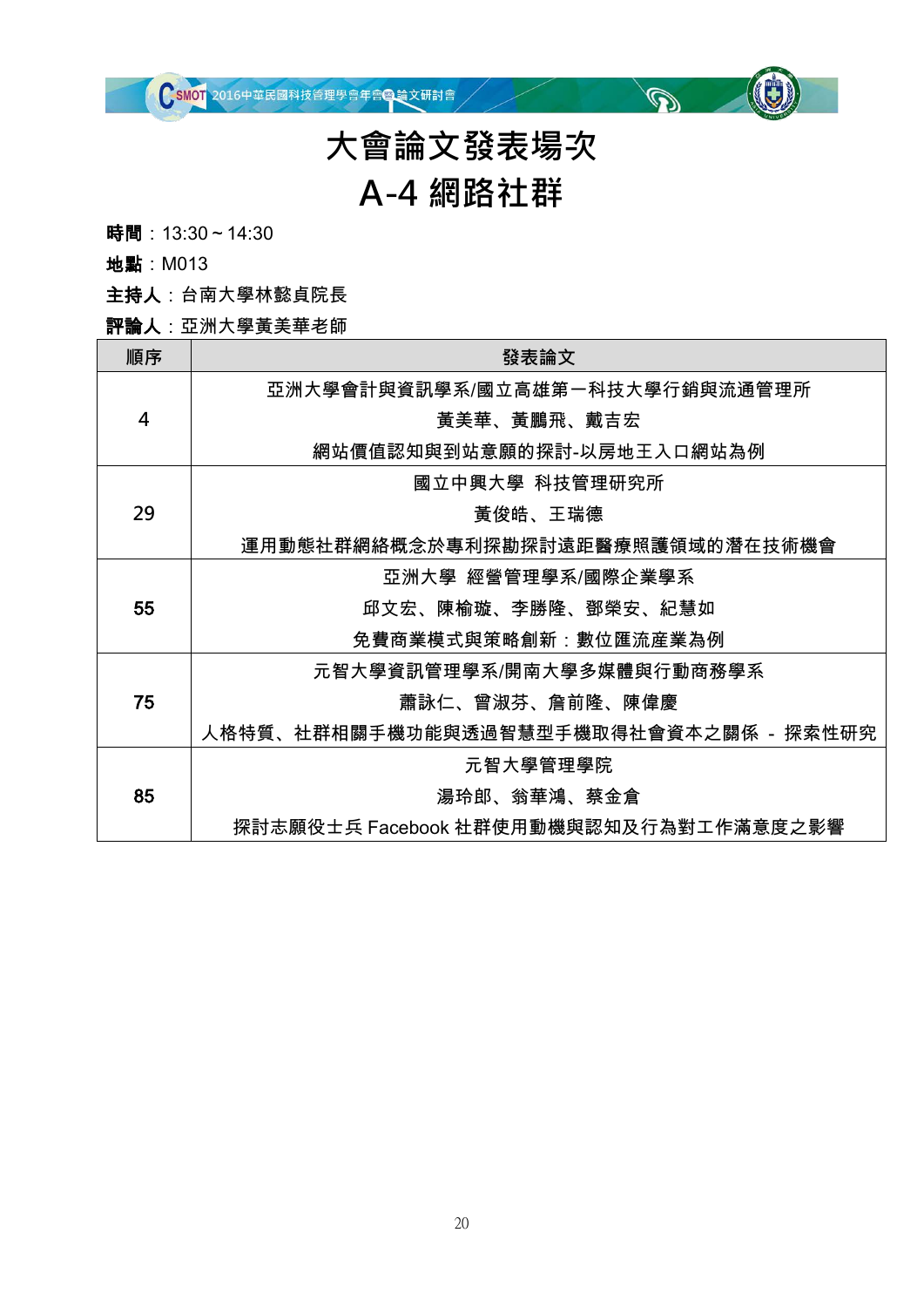

### **大會論文發表場次 A-5 行銷管理**

 $\mathbb{Q}^{\mathbb{Z}}$ 

時間: 13:30~14:30

地點:M014

主持人:亞洲大學林宜欣主任

評論人:亞洲大學紀慧如老師

| 順序  | 發表論文                               |
|-----|------------------------------------|
|     | 亞洲大學會計與資訊學系/國立高雄第一科技大學行銷與流通管理所     |
| 3   | 黃美華、黃鵬飛、許雅婷                        |
|     | 線上口碑行銷之影響因素探討                      |
|     | 國立彰化師範大學 工業教育與技術學系                 |
| 25  | 羅志成、徐于茹、黃瓊瑱、林歆凌                    |
|     | 網路消費者涉入程度、知覺風險對購買意願關聯性之研究-以嬰幼兒用品為例 |
|     | 國立嘉義大學資訊管理學系                       |
| 27  | 施雅月、江文雅                            |
|     | 從消費價值觀點探討性別在購買貼圖意圖及購買行為上的差異性       |
|     | 亞洲大學 國際企業學系/通識教育中心/經營管理學系          |
| 54  | 紀慧如、張雅筑、邱文宏                        |
|     | 探討虛擬社群之內容行銷                        |
| 104 | 國立屏東科技大學高階經營管理碩士在職專班/國立屏東科技大學資訊管理系 |
|     | 盧歆姵、陳灯能                            |
|     | 探討食品產品標示資訊對消費者購買意願之影響              |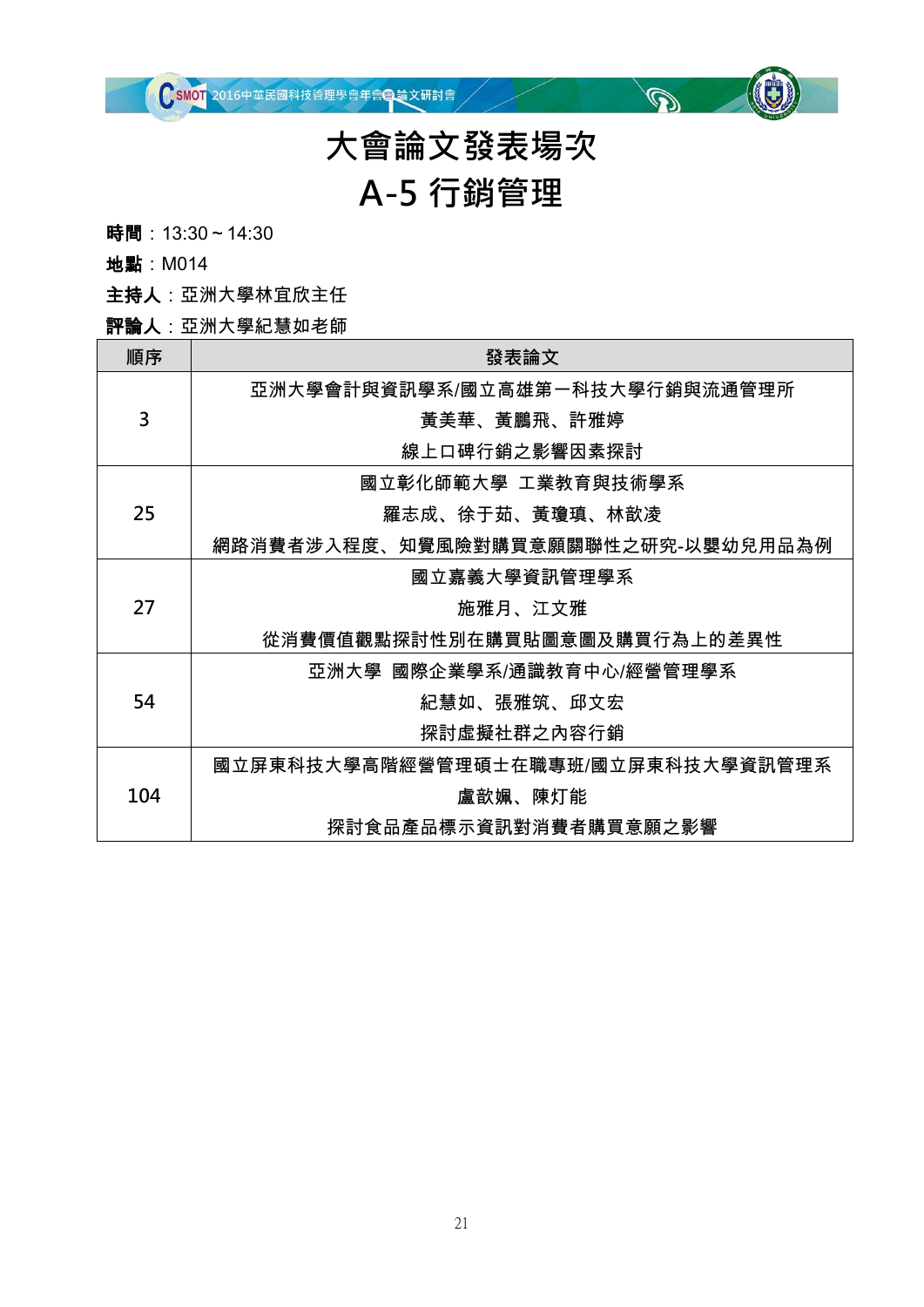

### **大會論文發表場次 A-6 經營管理**

 $\mathbb{Q}^{\vee}$ 

時間: 13:30~14:30

地點:M016

主持人:逢甲大學許瓊文老師

#### 評論人:聯合大學蔡林彤飛老師

| 順序 | 發表論文                      |
|----|---------------------------|
|    | 國立台灣大學工業工程學研究所            |
| 10 | 呂儒、吳政鴻                    |
|    | 零售業者來客率預測:以台北市大安區為例       |
|    | 科技管理研究所/逢甲大學科技管理研究所       |
| 12 | 楊孟祠、許瓊文                   |
|    | 社會企業商業模式以光遠心為例            |
|    | 政治大學科技管理與智慧財產研究所博士生       |
| 16 | 韓宗憲、宋皇志                   |
|    | 以動態競爭觀點探討億光電子與日亞化學之專利競爭行動 |
|    | 國立中央大學企業管理學系              |
| 64 | 周漢忠、張宜韻、洪秀婉、侯晨恩           |
|    | 臺灣金融控股公司經營生產力比較分析         |
| 84 | 中原大學企業管理學系                |
|    | 蔡文鈞、黃佳琳                   |
|    | 台灣原創社會企業的衝突調和:經營模式分析      |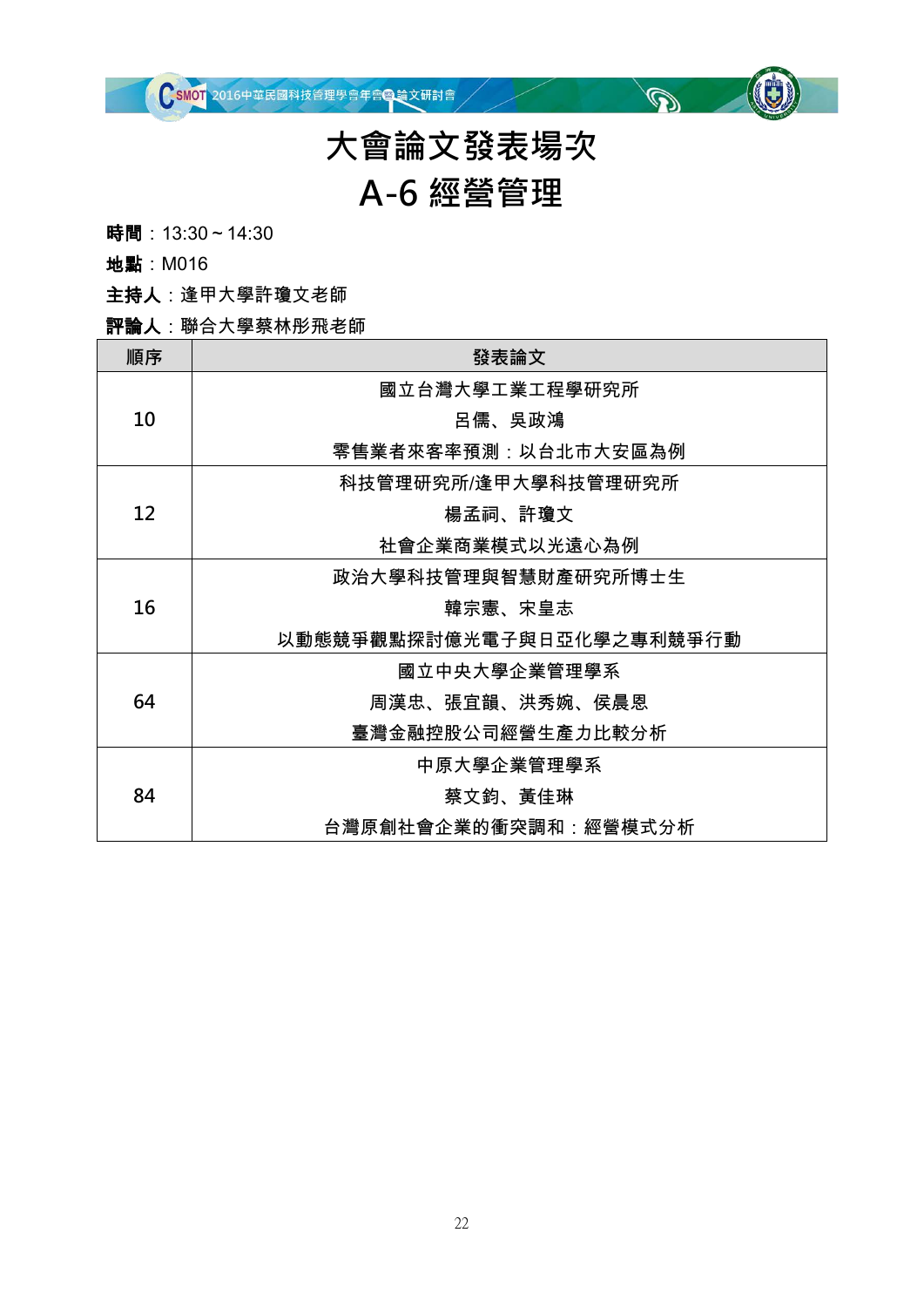# **大會論文發表場次 B-3 金融科技與創新**

 $\mathscr{D}$ 

時間: 14:50~15:50

地點:M012

主持人:亞洲大學張眾卓主任

#### 評論人:中興大學蘇信寧老師

| 順序 | 發表論文                                                                   |  |  |  |
|----|------------------------------------------------------------------------|--|--|--|
|    | 國立中興大學科技管理研究                                                           |  |  |  |
| 13 | 蘇信寧、羅以誠、沈瑋庭、李芃儀、陳思樺、周暘泰                                                |  |  |  |
|    | 金融科技全球專利佈局情勢與台灣金融產業專利發展現況之探討                                           |  |  |  |
|    | 國立台灣科技大學科技管理研究所                                                        |  |  |  |
| 34 | 張淨雯、劉顯仲                                                                |  |  |  |
|    | 以專利主路徑分析探討存貸類金融科技之發展趨勢                                                 |  |  |  |
|    | 國立中興大學科技管理研究所/彰化師範大學企業管理學系                                             |  |  |  |
| 43 | Ms. Chun-Yi Lin, Ying-Jiun Hsieh, Lan-Ying Huang                       |  |  |  |
|    | Consumer's Attitude Toward Adoption of Third Party Payment in Electric |  |  |  |
|    | <b>Bike</b>                                                            |  |  |  |
|    | 大葉大學企業管理系                                                              |  |  |  |
| 72 | 曾清枝、陳家昌                                                                |  |  |  |
|    | 運用 IPA 模式改善第三方支付業者之服務品質                                                |  |  |  |
| 79 | 中華大學國際企業學系                                                             |  |  |  |
|    | 陳佳皓、吳佳諺、江怡慧                                                            |  |  |  |
|    | 建構消費者採用網路電子支付之多準則決策模型                                                  |  |  |  |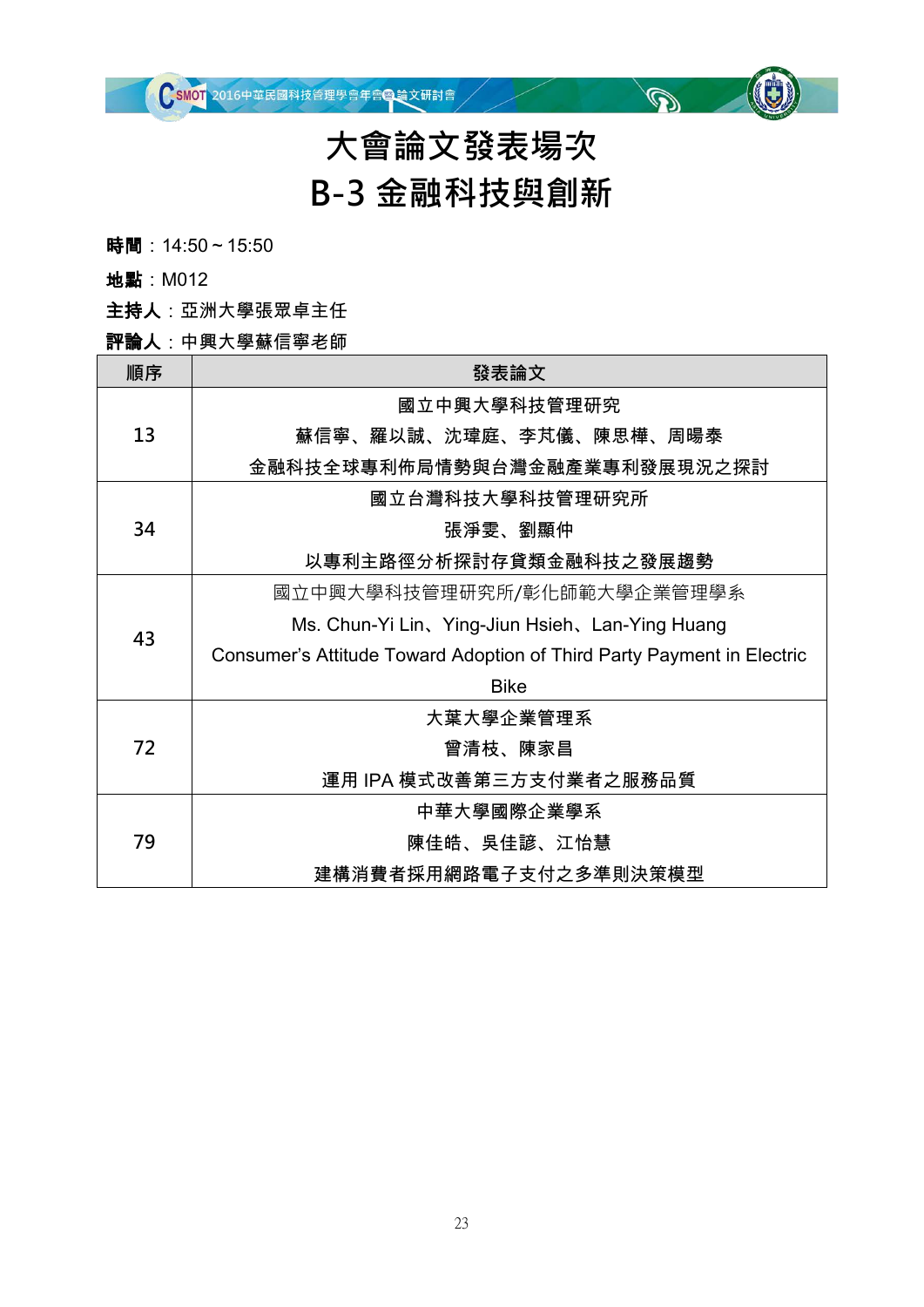

# **大會論文發表場次 B-4 文創與創新模式**

 $\mathbb{Q}^{\vee}$ 

**時間**:14:50~15:50

**地點**:M013

**主持人**:亞洲大學童秋霞老師

**評論人**:元智大學王明照老師

| 順序             | 發表論文                            |  |  |
|----------------|---------------------------------|--|--|
|                | 遠東科技大學行銷與流通管理研究所                |  |  |
| 1              | 趙于慧                             |  |  |
|                | 台灣糕餅文化與文化創意之研究-以烘焙糕餅業為例         |  |  |
|                | 逢甲大學科技管理所                       |  |  |
| $\overline{2}$ | 侯勝宗                             |  |  |
|                | 偏鄉區域創新系統形成之歷程:「宜蘭經驗」個案研究        |  |  |
|                | 國立雲林科技大學企業管理所/國立政治大學科技與智慧財產研究所  |  |  |
| 8              | 林勇邑、黃邦寧、許牧彥                     |  |  |
|                | 製造廠商發展服務化對其組織創新之影響              |  |  |
|                | 國立高雄師範大學事業經營學系                  |  |  |
| 9              | 林良陽、張育維                         |  |  |
|                | 社會資本與策略性資源對新創文創廠商創新績效之影響:動態能耐觀點 |  |  |
| 76             | 明道大學企業管理學系(碩士班)/ 元智大學管理學院副教授    |  |  |
|                | 黃建元、賴子珍                         |  |  |
|                | 開放式創新、組織雙元性與企業變革                |  |  |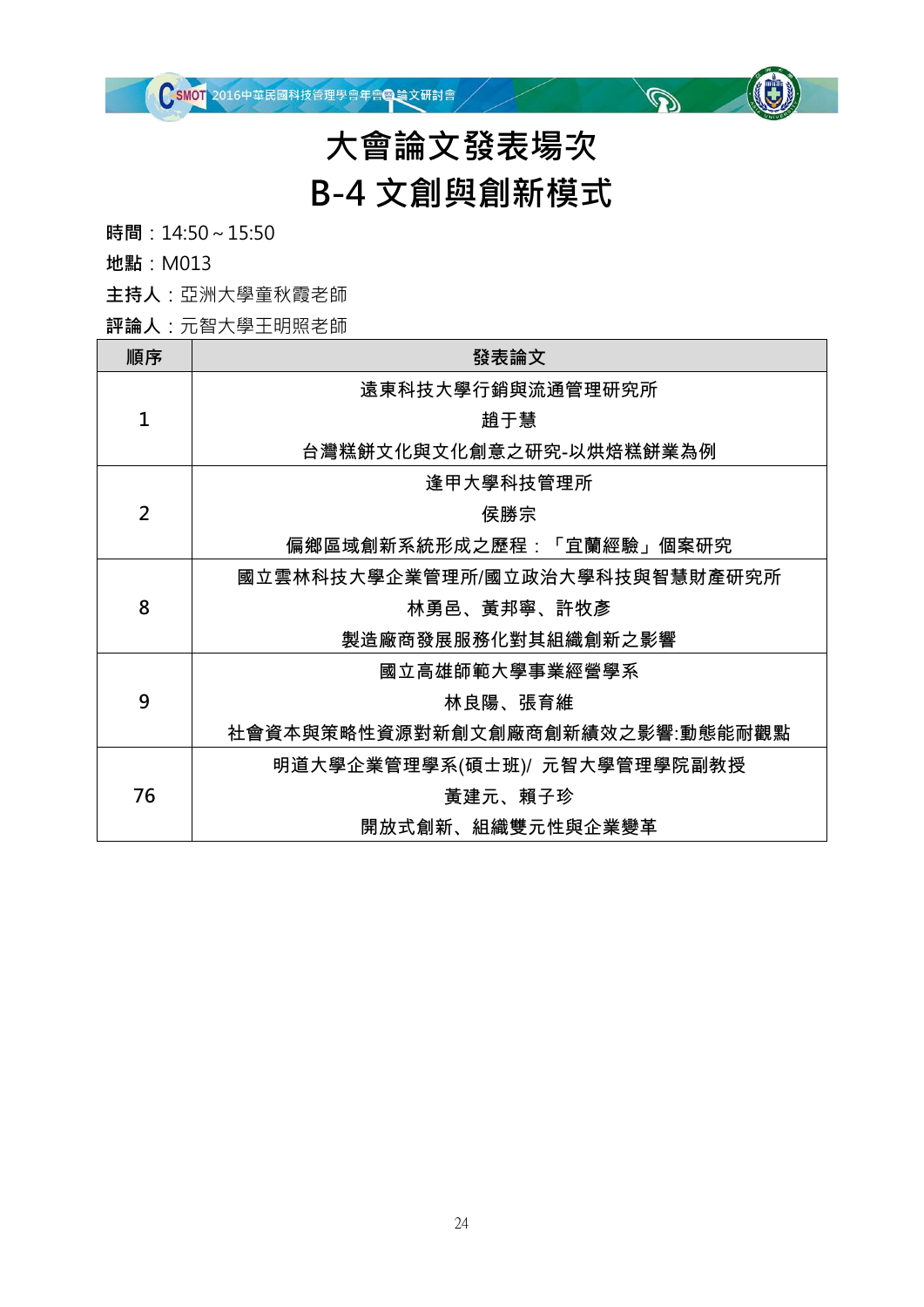

# **大會論文發表場次 B-5 公共政策**

 $\mathbb{Q}^{\mathbb{Z}}$ 

時間: 14:50~15:50

地點: M014

主持人:亞洲大學邱文宏老師

評論人:元智大學謝志宏老師

| 順序 | 發表論文                                     |
|----|------------------------------------------|
|    | 國立聯合大學經營管理學系/財團法人自強工業科學基金會/工業技術研究院產業服務中心 |
| 28 | 蔡林彤飛、徐秀燕、陳高雋、詹瓊瑩                         |
|    | 區域產業聚落振興策略:路徑發展為觀點-以苗栗粉末冶金產業為例           |
|    | 國立中興大學科技管理研究所                            |
| 35 | 李芃儀、蘇信寧                                  |
|    | 技術多樣性如何影響經濟成長                            |
|    | 行政院公共工程委員會工程管理處處長、技正                     |
| 50 | 何育興、簡璿宸                                  |
|    | 公共工程進度管理新創作法與應用工具                        |
|    | 國家實驗研究院科技政策研究與資訊中心                       |
| 51 | 張錦俊、戴政安                                  |
|    | 公共研發風險管理途徑與我國科技治理機制改革                    |
|    | 亞洲大學休閒與遊憩管理學系                            |
| 89 | 曾秋選、高立學、楊豪森                              |
|    | 媒體報導內容分析旅美職棒球員陳偉殷形塑的運動文化                 |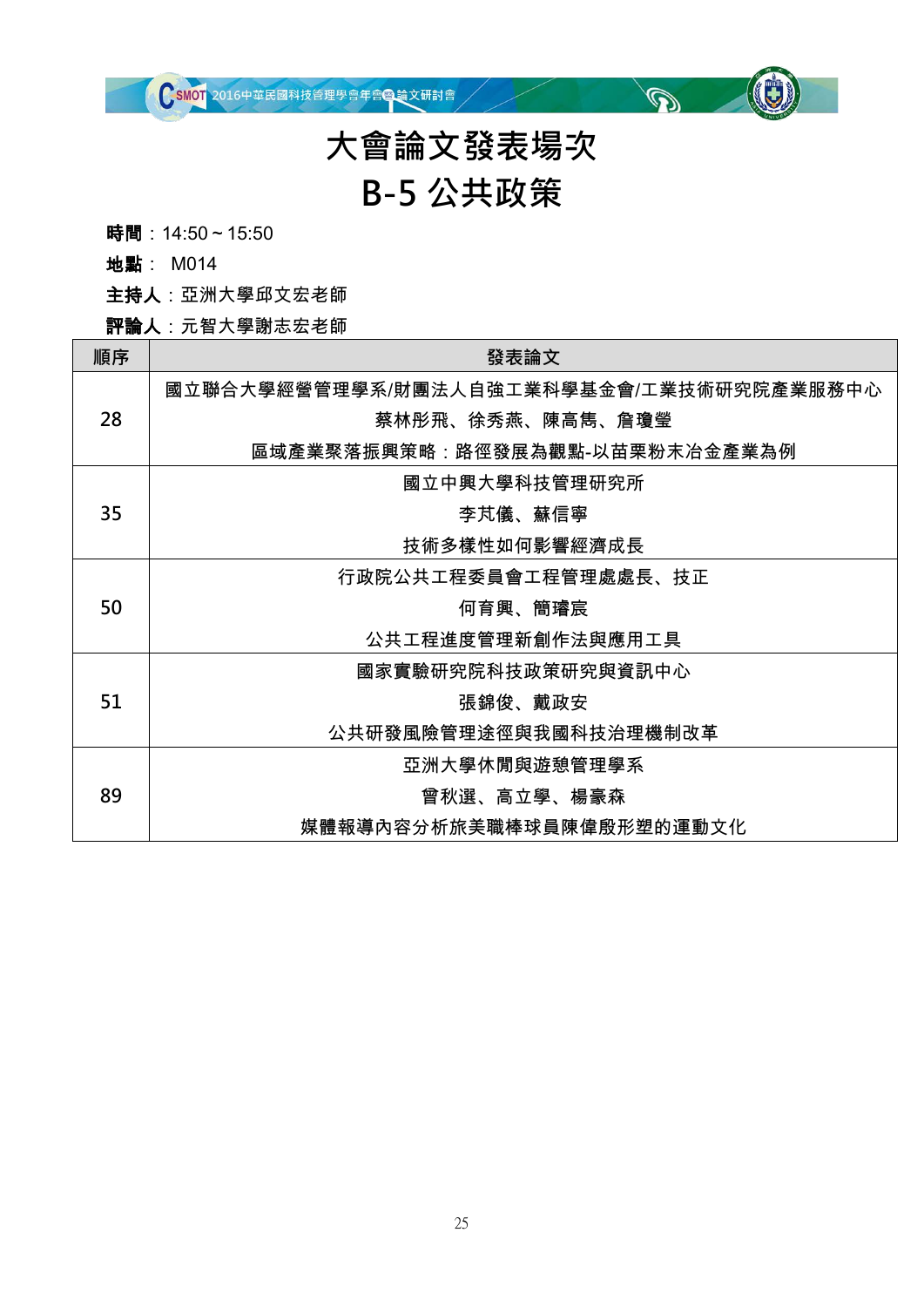

# **大會論文發表場次 B-6 綠色供應鏈**

 $\mathscr{D}$ 

時間: 14:50~15:50

地點:M016

主持人:亞洲大學蔡存孝老師

#### 評論人:嘉義大學陳旻男老師

| 順序 | 發表論文                      |
|----|---------------------------|
|    | 國立臺灣科技大學科技管理研究所           |
| 44 | 王郁捷、劉華美                   |
|    | 德國溫室氣體減量法制與政策之研究          |
|    | 國立臺灣科技大學科技管理研究所           |
| 47 | 陳冠玟、劉華美                   |
|    | 美國溫室氣體減量政策與法制之研究          |
|    | 中原大學企業管理學系                |
| 69 | 胡宜中、曹淑茹、蔣鵬、楊鎮竹            |
|    | 台灣汽車業評選綠色零組件供應商之關鍵因素      |
|    | 國立台北科技大學環境工程與管理研究所        |
| 74 | 胡憲倫、楊傑翔、黃泓維、唐唯譯           |
|    | 電信業線上多媒體服務之碳足跡評估-以台灣大哥大為例 |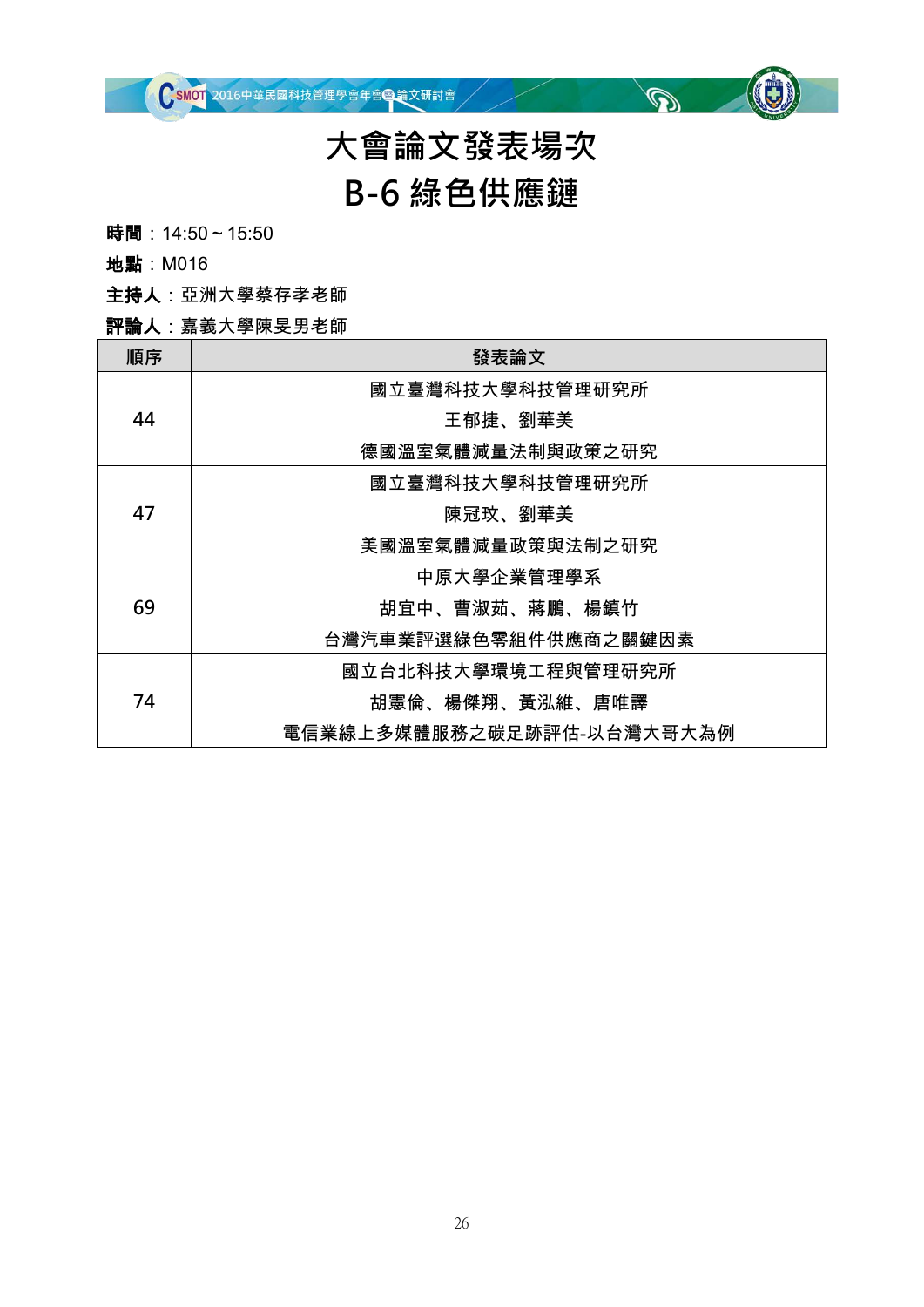

### **大會論文發表場次 C-1 智慧製造**

 $\mathbb{Q}^{\mathbb{Z}}$ 

時間: 16:00~17:00

地點:M003

主持人:台灣大學吳政鴻老師

#### 評論人:彰化師範大學羅志成老師

| 順序 | 發表論文                             |
|----|----------------------------------|
| 39 | 元智大學管理學院                         |
|    | 湯玲郎、張克偉                          |
|    | 製造業服務化之服務創新對產品開發策略之研究-以印刷電路板產業為例 |
| 42 | 國立臺灣大學工業工程學研究所/財團法人資訊工業策進會       |
|    | 楊儒旻、吳政鴻、林志杰、朱智寬                  |
|    | 生產系統能耗與排程管理                      |
| 66 | 國立台北科技大學機電整合研究所在職碩士生/明新科技大學國際企業系 |
|    | 林宗賢、王金樹、黃廷合                      |
|    | 實用自動化設備研發創新與商品化之研究-以J公司為例        |
| 73 | 財團法人台灣綜合研究院                      |
|    | 陳竣璿                              |
|    | 淺談「工業40」對我國推動「綠色製造」之啟示           |
| 83 | 國立交通大學科技管理研究所/東吳大學會計學系           |
|    | 洪志洋、劉欣雨、高立翰                      |
|    | 警察機關指紋電腦系統功能成效之影響因素              |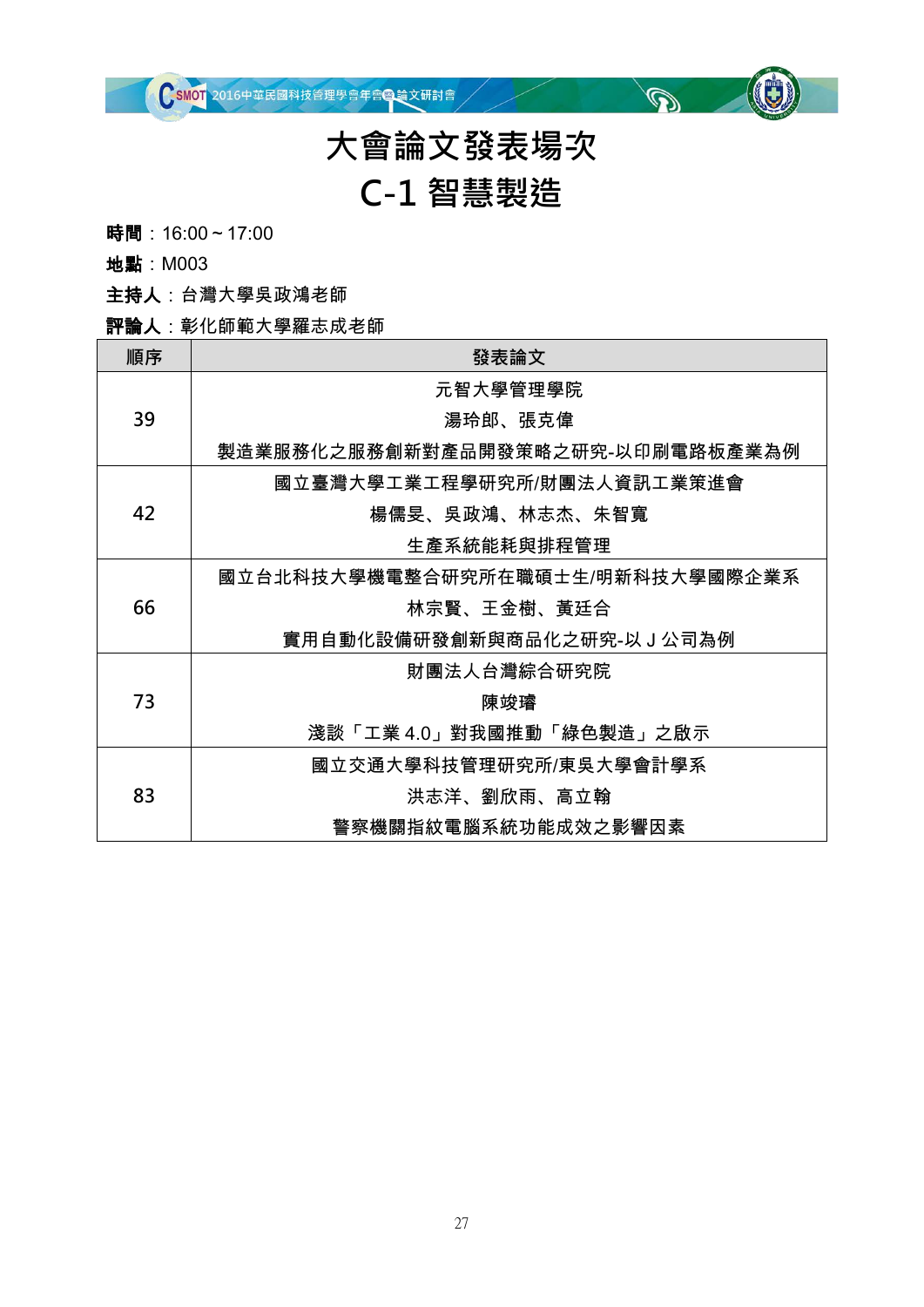

### **大會論文發表場次 C-2 創業與創新**

 $\mathbb{Q}^{\mathbb{Z}}$ 

時間: 16:00~17:00

地點:M004

主持人:交通大學黃仕斌所長

#### 評論人:亞洲大學鄭正豐主任

| 順序 | 發表論文                                      |
|----|-------------------------------------------|
| 7  | 國立中央大學企業管理學系                              |
|    | 吳秋玲、詹武強、鄭敏芝、洪秀婉                           |
|    | 創業導向與智慧資本對於創新的影響-以吸收能力為觀點                 |
| 21 | 國家實驗研究院科技政策研究與資訊中心/聖約翰科技大學觀光與休閒管理系/ 實踐大學企 |
|    | 業管理學系                                     |
|    | 黃意丹、吳文傑、許旭緯                               |
|    | 技術能力是學術創業的關鍵嗎?以大學教授為例的 PageRank 網絡分析      |
| 56 | 政治大學科技管理與智慧財產研究所/逢甲大學公共政策研究所/政治大學科技管理與智慧財 |
|    | 產研究所                                      |
|    | 梁煥煒、侯勝宗、吳思華                               |
|    | 賦名創新:新創事業的動態能耐形塑                          |
| 70 | 澎湖科技大學通識教育中心助理教授                          |
|    | 蔡依倫                                       |
|    | 見樹又見林:探索創新創業的社會基礎                         |
| 90 | 中國文化大學國際貿易學系/聖約翰科技大學企業管理系                 |
|    | 廖俊杰、鄭伶如                                   |
|    | 社會資本、過度自信與創業意圖關係之研究                       |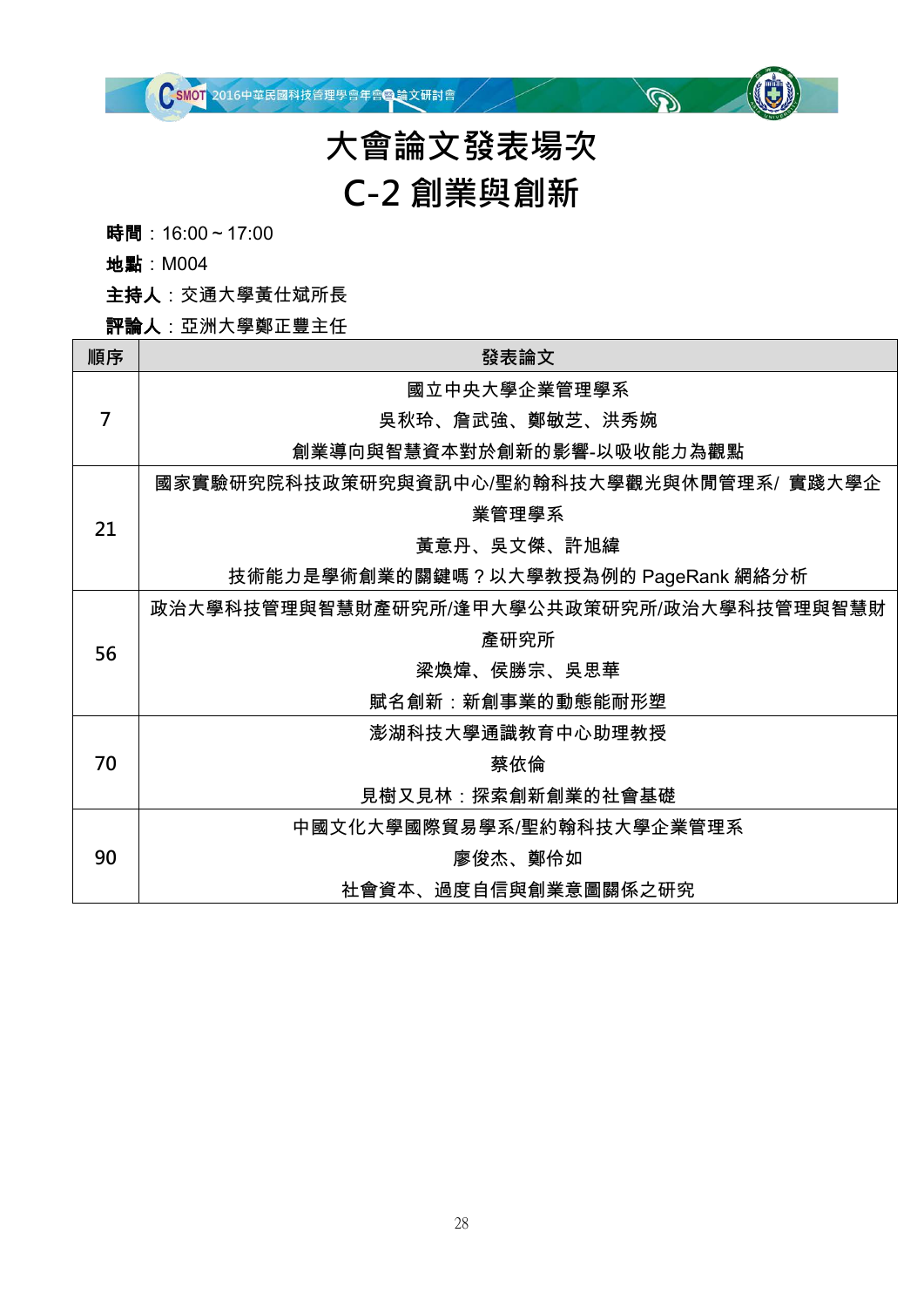

### **大會論文發表場次 C-3 資訊管理**

 $\mathbb{Q}^{\mathbb{Z}}$ 

時間: 16:00~17:00

地點:M012

主持人:中興大學張樹之所長

#### 評論人:南台科技大學張佑宇老師

| 順序  | 發表論文                         |
|-----|------------------------------|
| 6   | 國立嘉義大學資訊管理學系                 |
|     | 徐淑如、劉姝君、江峵愷                  |
|     | 企業行動應用程式持續使用意圖之影響因素-結合心理抗拒觀點 |
| 20  | 國立中央大學資訊管理研究所                |
|     | 林子銘、黃煜庭、李牧衡                  |
|     | 人情智能對資訊科技的作用                 |
|     | 國立清華大學科技管理研究所/工業技術研究院產業學院    |
| 22  | 張元杰、羅達賢、王健航、滕敏君、林子欽          |
|     | 大規模網路開放課程(MOOCs)的商業模式分析      |
| 102 | 亞洲大學經營管理學系                   |
|     | 莊淑惠、關雅莉、廖月霞、劉慧翎              |
|     | 探討仲介管理資訊系統作業行為塑模             |
| 105 | 亞洲大學經營管理學系                   |
|     | 聶筱芸、蔡存孝、李永全                  |
|     | 排隊理論在郵局窗口郵務及儲匯業務應用之研究        |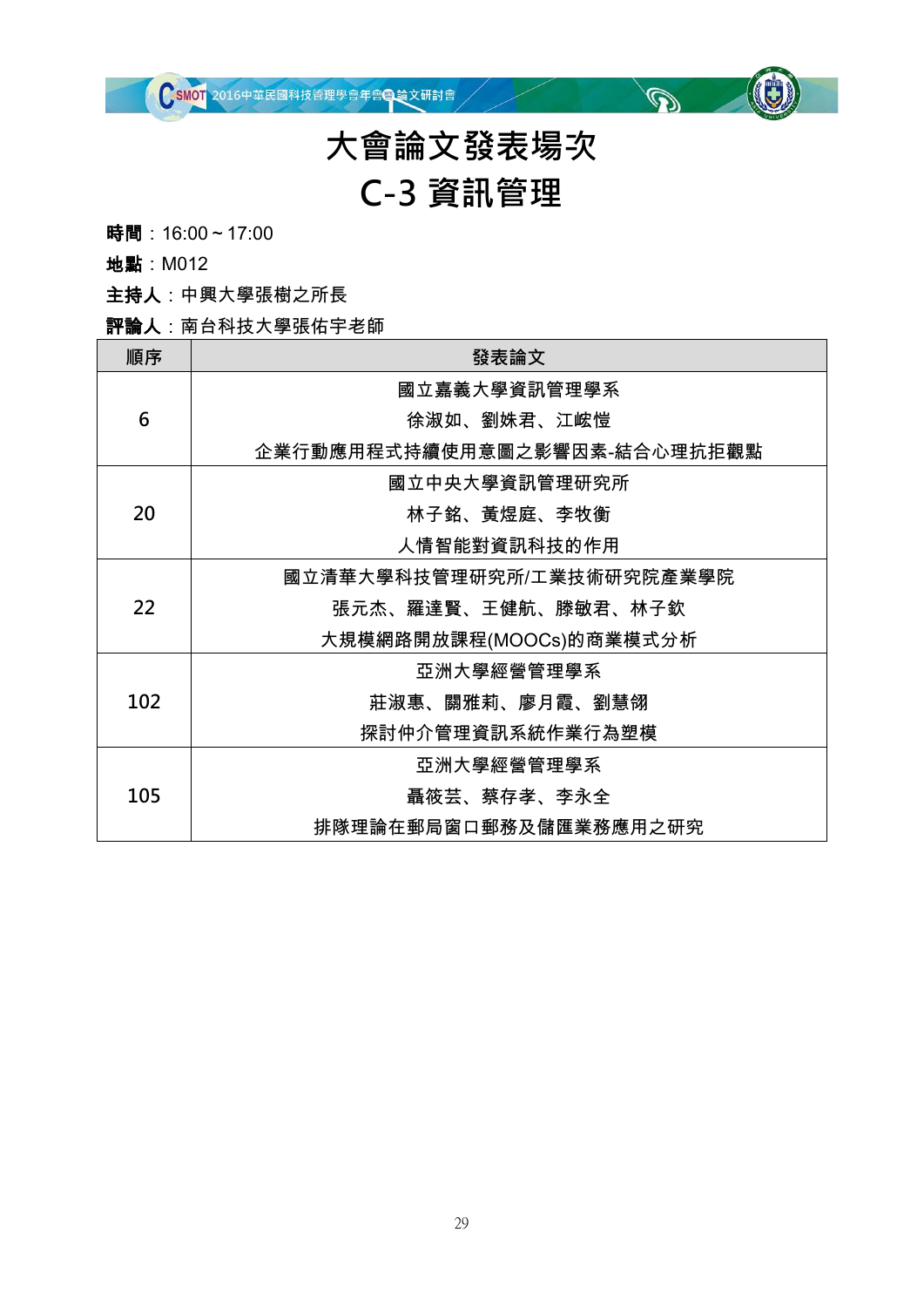

### **大會論文發表場次 C-4 科技法律**

 $\mathbb{Q}^{\vee}$ 

時間: 16:00~17:00

地點:M013

主持人:元智大學盧煜煬副院長

評論人:亞洲大學王國治主任

| 順序  | 發表論文                               |
|-----|------------------------------------|
| 14  | 國立中興大學科技管理研究所                      |
|     | 沈瑋庭、蘇信寧                            |
|     | 美國專利訴訟對台灣高科技公司股價之影響                |
|     | 元智大學管理學院經營管理系/國立台灣科技大學科技管理研究所/元智大學 |
|     | 經營管理研究所                            |
| 24  | 盧煜煬、劉顯仲、陳璽安                        |
|     | 利用專利引證網絡分析太陽能電池之技術發展軌跡             |
| 46  | 國立台灣科技大學科技管理研究所                    |
|     | 蒙杜巴雅、何秀青                           |
|     | 工業設計創新趨勢-以汽車改裝套件設計專利為例             |
| 86  | 國立臺灣科技大學科技管理研究所                    |
|     | 楊斯涵、陳曉慧、劉顯仲                        |
|     | 著作權轉化性使用之導入對著作利用之影響                |
| 103 | 國立政治大學科技管理與智慧財產研究所                 |
|     | 許牧彥                                |
|     | 加己減異、加異減己 ㄧ 專利佈署的全方位競爭策略           |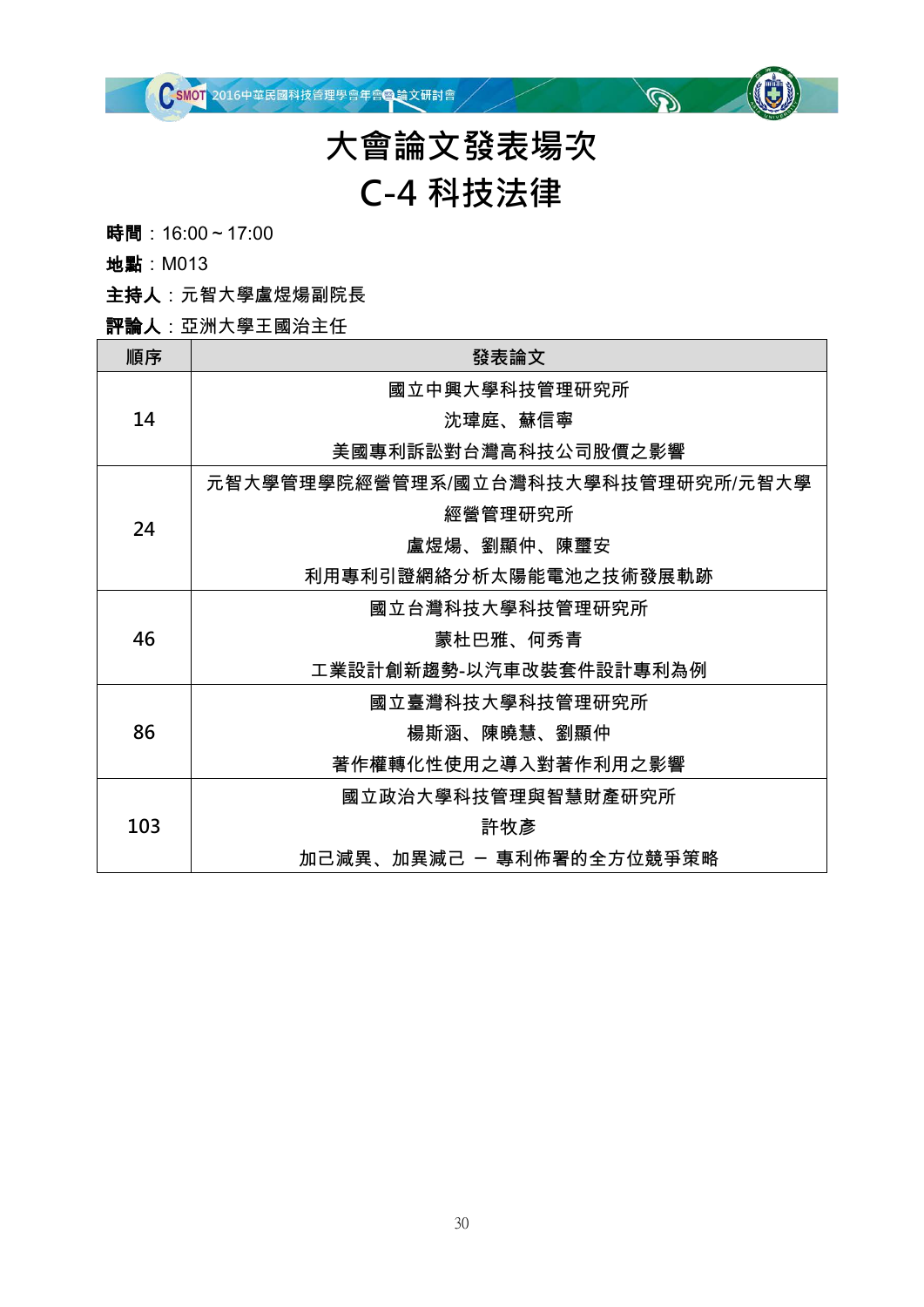# **大會論文發表場次 C-5 人力資源與教育**

 $\mathbb{Q}^{\mathbb{Z}}$ 

時間: 16:00~17:00

地點:M014

主持人:亞洲大學陳世良主任

#### 評論人:亞洲大學高立學老師

| 順序 | 發表論文                                                               |
|----|--------------------------------------------------------------------|
| 30 | 元智大學管理學院博士班研究生                                                     |
|    | 吳明珍                                                                |
|    | 應用服務創新提昇國民中學服務品質的可行性研究                                             |
| 33 | 國立中興大學科技管理研究所                                                      |
|    | 陳明惠、葉妍汝、宋瑪雅                                                        |
|    | The Impact of Intrinsic Motivation on Team Progress: Learning From |
|    | <b>Entrepreneurship Education</b>                                  |
| 59 | 元智大學管理學院                                                           |
|    | 夏康寧、林冠宏                                                            |
|    | 提升雙領階級心理待遇驅動組織氣候正向發展之研究-以舞台演出工程技術人員為                               |
|    | 例                                                                  |
| 80 | 台南應用科技大學企業管理系/國立中山大學人力資源管理研究所/國立高雄大學亞                              |
|    | 太工商管理學系                                                            |
|    | 林龍生、林采霏、黃英忠                                                        |
|    | 學習者與指導者相似性、學生投入與學生研究學習成就之關係 : 以 97-101 年科技部                        |
|    | 管理學門大專學生研究計畫為例                                                     |
| 88 | 亞洲大學休閒與遊憩管理學系                                                      |
|    | 曾思毓、高立學                                                            |
|    | 大學生「系認定」量表建構和初步驗證                                                  |